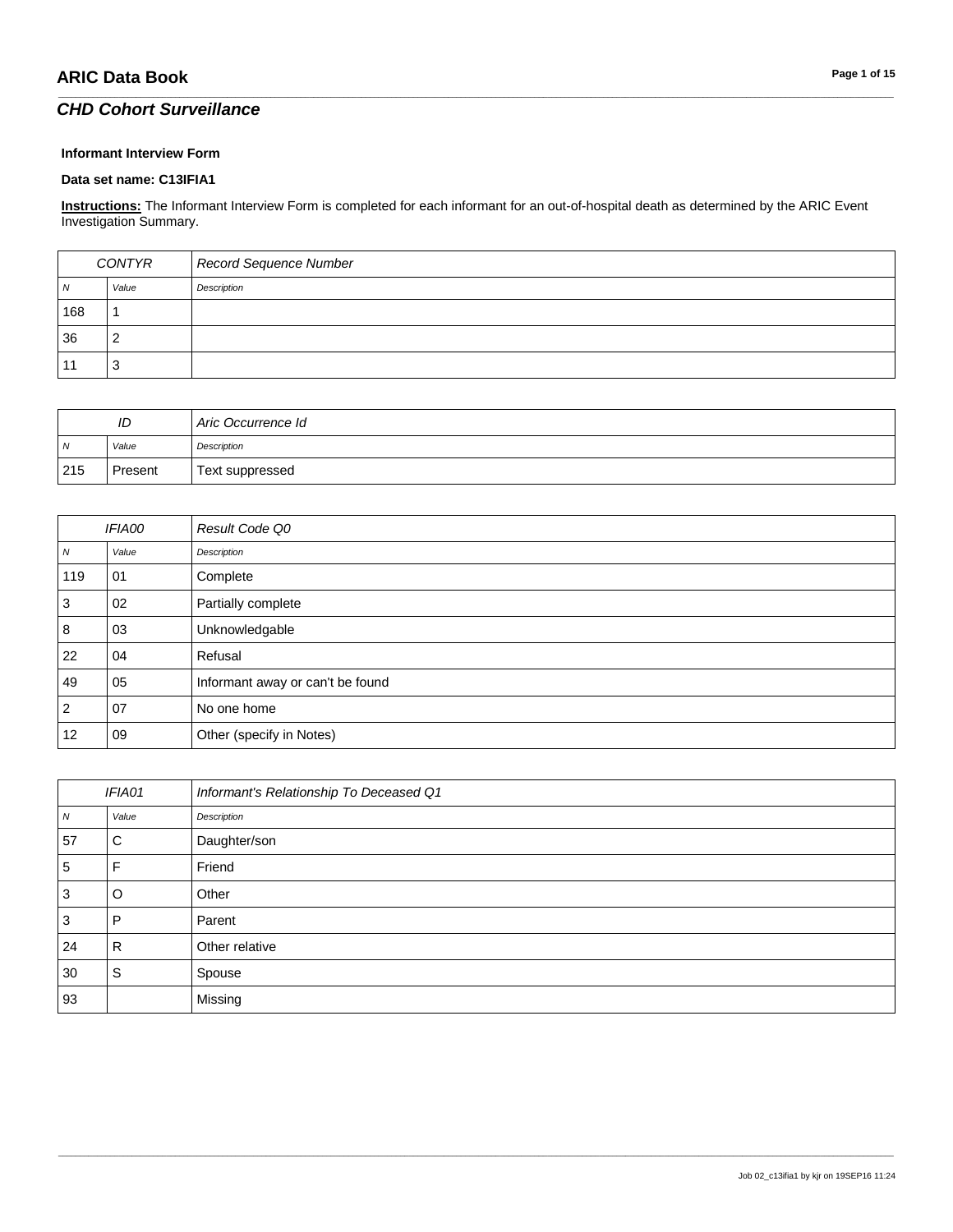# **ARIC Data Book Page 2 of 15**

### *CHD Cohort Surveillance*

| IFIA02 |       | Informant's Relationship To Deceased Q1 |
|--------|-------|-----------------------------------------|
| 7V     | Value | Description                             |
| 53     | N     | Normally active                         |
| 66     | R     | Sick/ill/limited activities             |
| 2      | U     | <b>Unknown</b>                          |
| 94     |       | Missing                                 |

\_\_\_\_\_\_\_\_\_\_\_\_\_\_\_\_\_\_\_\_\_\_\_\_\_\_\_\_\_\_\_\_\_\_\_\_\_\_\_\_\_\_\_\_\_\_\_\_\_\_\_\_\_\_\_\_\_\_\_\_\_\_\_\_\_\_\_\_\_\_\_\_\_\_\_\_\_\_\_\_\_\_\_\_\_\_\_\_\_\_\_\_\_\_\_\_\_\_\_\_\_\_\_\_\_\_\_\_\_\_\_\_\_\_\_\_\_\_\_\_\_\_\_\_\_\_\_\_\_\_\_\_\_\_\_\_\_\_\_\_\_\_\_\_\_\_\_\_\_\_\_\_\_\_\_\_\_\_\_\_\_\_\_\_\_\_\_\_\_\_\_\_\_\_\_\_\_\_\_\_\_\_\_\_\_\_\_\_\_\_\_\_\_

| IFIA03 |       | Cared For In Nursing Home Q3 |
|--------|-------|------------------------------|
| N      | Value | Description                  |
| 8      | F     | Yes, assisted living         |
| 67     | н     | Yes, Hospice facility        |
| 24     | N     | Yes, at home                 |
| 7      | O     | <b>No</b>                    |
| 16     | R     | Yes, other                   |
| 93     |       | Missing                      |

| IFIA04         |       | Can U Give The Loc Of Nursing Home? Q4 |
|----------------|-------|----------------------------------------|
| $\overline{N}$ | Value | Description                            |
| 2              | N     | No                                     |
| 14             |       | Yes                                    |
| 199            |       | Missing                                |

| IFIA05 |       | Hospitalized In Past Four Week Q5 |
|--------|-------|-----------------------------------|
| N      | Value | Description                       |
| 77     | N     | <b>No</b>                         |
| 4      | U     | Unknown                           |
| 41     |       | Yes                               |
| 93     |       | Missing                           |

| IFIA06A |         | Hospitalized For Heart Attack Q6a |
|---------|---------|-----------------------------------|
| N       | Value   | Description                       |
| 30      | N       | <b>No</b>                         |
| 3       | U       | Unknown                           |
| 8       | $\cdot$ | Yes                               |
| 174     |         | Missing                           |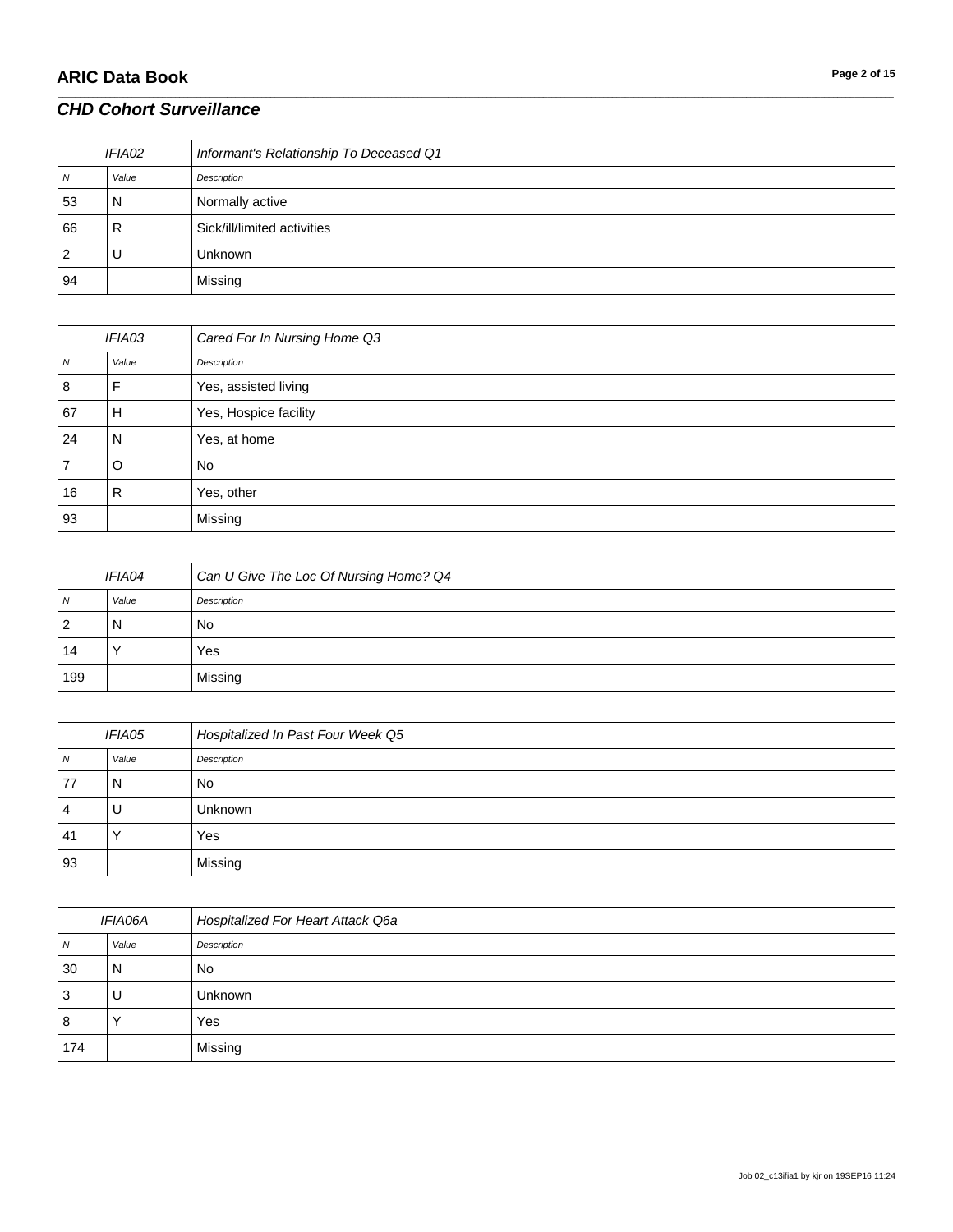# **ARIC Data Book Page 3 of 15**

#### *CHD Cohort Surveillance*

| <i>IFIA06B</i> |       | Hospitalized For Heart Surgery Q6b |
|----------------|-------|------------------------------------|
| N              | Value | Description                        |
| 37             | N     | <b>No</b>                          |
| $\overline{2}$ | υ     | Unknown                            |
| 2              |       | Yes                                |
| 174            |       | Missing                            |

\_\_\_\_\_\_\_\_\_\_\_\_\_\_\_\_\_\_\_\_\_\_\_\_\_\_\_\_\_\_\_\_\_\_\_\_\_\_\_\_\_\_\_\_\_\_\_\_\_\_\_\_\_\_\_\_\_\_\_\_\_\_\_\_\_\_\_\_\_\_\_\_\_\_\_\_\_\_\_\_\_\_\_\_\_\_\_\_\_\_\_\_\_\_\_\_\_\_\_\_\_\_\_\_\_\_\_\_\_\_\_\_\_\_\_\_\_\_\_\_\_\_\_\_\_\_\_\_\_\_\_\_\_\_\_\_\_\_\_\_\_\_\_\_\_\_\_\_\_\_\_\_\_\_\_\_\_\_\_\_\_\_\_\_\_\_\_\_\_\_\_\_\_\_\_\_\_\_\_\_\_\_\_\_\_\_\_\_\_\_\_\_\_

| IFIA06C |                      | Hospitalized For Other Reason Q6c |
|---------|----------------------|-----------------------------------|
| N       | Value                | Description                       |
|         | N                    | No                                |
| 3       | U                    | <b>Unknown</b>                    |
| 30      | $\ddot{\phantom{1}}$ | Yes                               |
| 175     |                      | Missing                           |

| <i><b>IFIA07</b></i> |       | Date Of Hospital Admission Q7 |
|----------------------|-------|-------------------------------|
| . N                  | Value | Description                   |
| -3                   | Range | 12/10/2002 - 10/25/2009       |
| 212                  |       | Missing                       |

| <i><b>IFIA08</b></i> |       | Can U Give Name/Loc Of Hospital? Q8 |
|----------------------|-------|-------------------------------------|
| N                    | Value | Description                         |
|                      | N     | No                                  |
| l 6                  |       | Yes                                 |
| 208                  |       | Missing                             |

| IFIA09 |       | Seen By M.D. In Past Four Weeks Q9 |
|--------|-------|------------------------------------|
| N      | Value | Description                        |
| 33     | N     | <b>No</b>                          |
| 16     | U     | <b>Unknown</b>                     |
| 72     |       | Yes                                |
| 94     |       | Missing                            |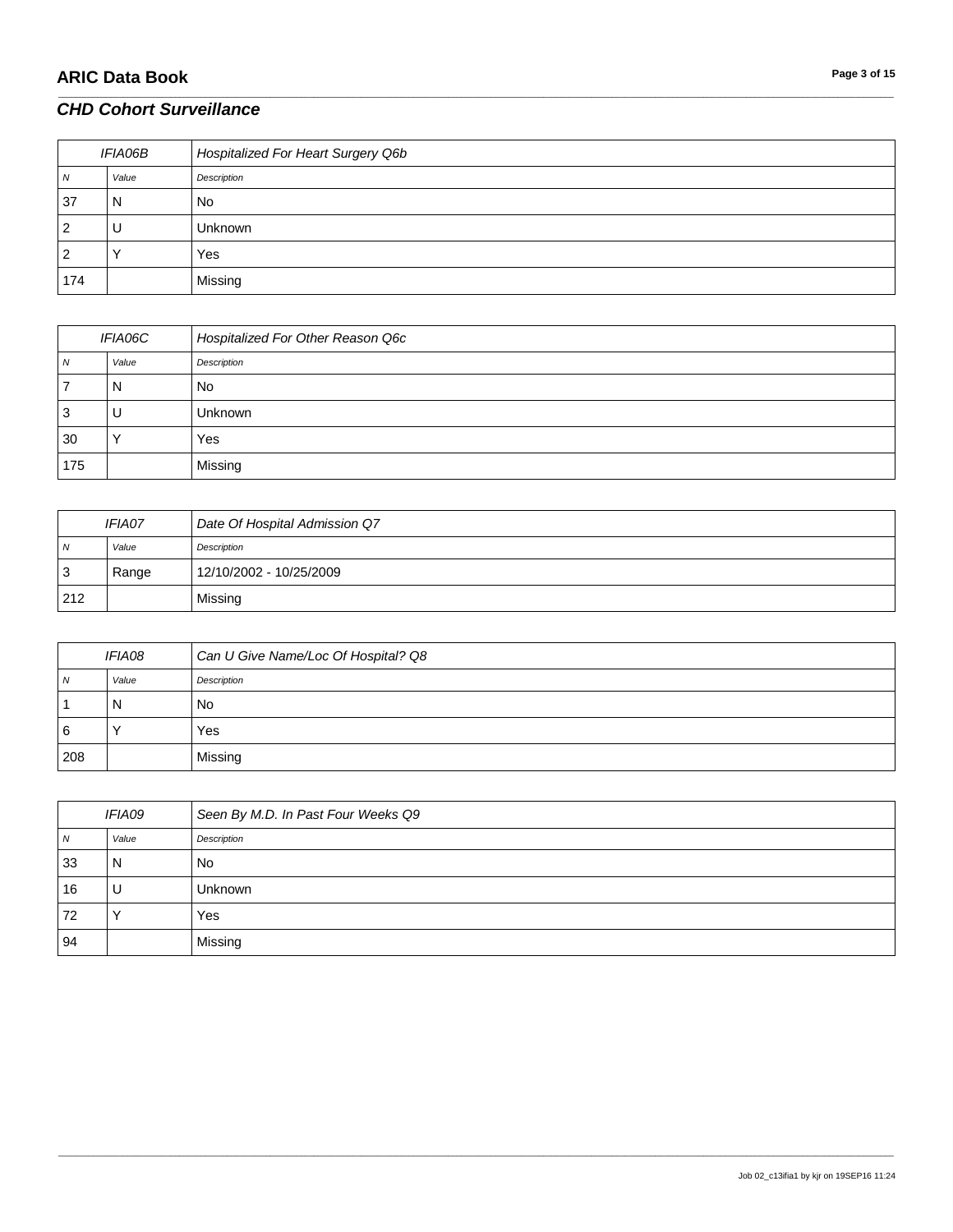# **ARIC Data Book Page 4 of 15**

### *CHD Cohort Surveillance*

| IFIA10         |       | Can U Give Name/Addr Of Physician? Q10 |
|----------------|-------|----------------------------------------|
| $\overline{N}$ | Value | Description                            |
| -20            | N     | No.                                    |
| 52             |       | Yes                                    |
| 143            |       | Missing                                |

\_\_\_\_\_\_\_\_\_\_\_\_\_\_\_\_\_\_\_\_\_\_\_\_\_\_\_\_\_\_\_\_\_\_\_\_\_\_\_\_\_\_\_\_\_\_\_\_\_\_\_\_\_\_\_\_\_\_\_\_\_\_\_\_\_\_\_\_\_\_\_\_\_\_\_\_\_\_\_\_\_\_\_\_\_\_\_\_\_\_\_\_\_\_\_\_\_\_\_\_\_\_\_\_\_\_\_\_\_\_\_\_\_\_\_\_\_\_\_\_\_\_\_\_\_\_\_\_\_\_\_\_\_\_\_\_\_\_\_\_\_\_\_\_\_\_\_\_\_\_\_\_\_\_\_\_\_\_\_\_\_\_\_\_\_\_\_\_\_\_\_\_\_\_\_\_\_\_\_\_\_\_\_\_\_\_\_\_\_\_\_\_\_

| IFIA11 |       | Can U Give Name/Addr Of Physician? Q11 |
|--------|-------|----------------------------------------|
| N      | Value | Description                            |
| 42     | N     | No                                     |
| 77     |       | Yes                                    |
| 96     |       | Missing                                |

| IFIA <sub>12</sub> |       | Ev Had Chest Pain Befor Last Illness Q12 |
|--------------------|-------|------------------------------------------|
| 7V                 | Value | Description                              |
| 58                 | N     | No                                       |
| 18                 | U     | Unknown                                  |
| 44                 |       | Yes                                      |
| 95                 |       | Missing                                  |

| IFIA13 |       | Ever Took Nitroglycerin For Pain Q13 |
|--------|-------|--------------------------------------|
| N      | Value | Description                          |
| 20     | N     | <b>No</b>                            |
| 12     | U     | <b>Unknown</b>                       |
| 28     |       | Yes                                  |
| 155    |       | Missing                              |

| IFIA14 |       | Ever Told By M.D. Had Heart Attack Q14 |
|--------|-------|----------------------------------------|
| N      | Value | Description                            |
| 85     | N     | <b>No</b>                              |
| 8      | U     | <b>Unknown</b>                         |
| 27     |       | Yes                                    |
| 95     |       | Missing                                |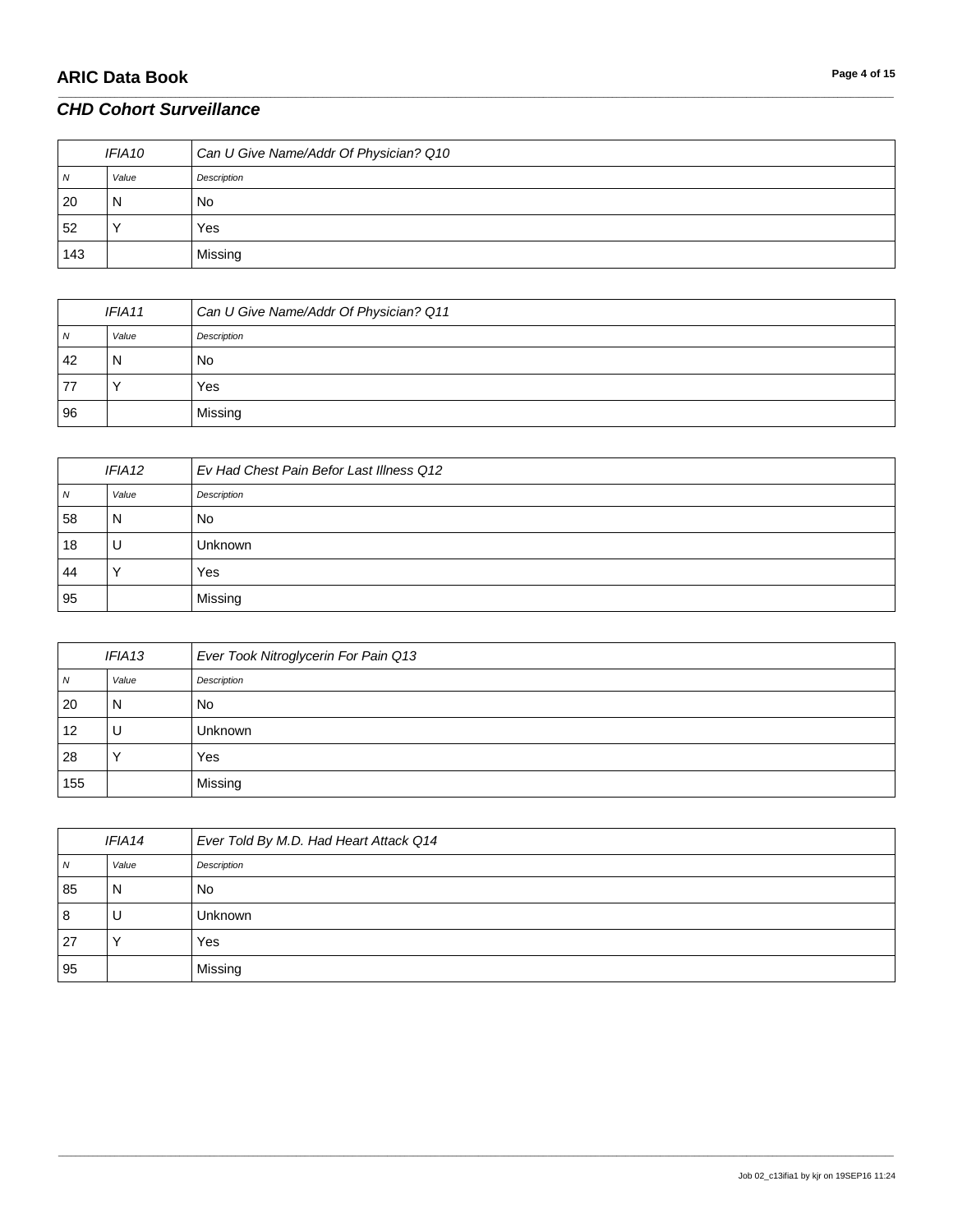# **ARIC Data Book Page 5 of 15**

#### *CHD Cohort Surveillance*

| IFIA <sub>15</sub> |       | Ever Hospitalized For Heart Attack Q15 |
|--------------------|-------|----------------------------------------|
| N                  | Value | Description                            |
| 8                  | N     | <b>No</b>                              |
|                    | U     | <b>Unknown</b>                         |
| 18                 |       | Yes                                    |
| 188                |       | Missing                                |

\_\_\_\_\_\_\_\_\_\_\_\_\_\_\_\_\_\_\_\_\_\_\_\_\_\_\_\_\_\_\_\_\_\_\_\_\_\_\_\_\_\_\_\_\_\_\_\_\_\_\_\_\_\_\_\_\_\_\_\_\_\_\_\_\_\_\_\_\_\_\_\_\_\_\_\_\_\_\_\_\_\_\_\_\_\_\_\_\_\_\_\_\_\_\_\_\_\_\_\_\_\_\_\_\_\_\_\_\_\_\_\_\_\_\_\_\_\_\_\_\_\_\_\_\_\_\_\_\_\_\_\_\_\_\_\_\_\_\_\_\_\_\_\_\_\_\_\_\_\_\_\_\_\_\_\_\_\_\_\_\_\_\_\_\_\_\_\_\_\_\_\_\_\_\_\_\_\_\_\_\_\_\_\_\_\_\_\_\_\_\_\_\_

| IFIA16 |         | Ever Had Cabg Or Ptca Q16 |
|--------|---------|---------------------------|
| N      | Value   | Description               |
| 82     | N       | <b>No</b>                 |
|        | U       | <b>Unknown</b>            |
| 31     | $\cdot$ | Yes                       |
| 95     |         | Missing                   |

| IFIA17 |       | Ever Had Other Heart Disease Q17 |
|--------|-------|----------------------------------|
| N      | Value | Description                      |
| 74     | N     | <b>No</b>                        |
| 15     | υ     | <b>Unknown</b>                   |
| 31     |       | Yes                              |
| 95     |       | Missing                          |

| IFIA18         |       | Ever Had Stroke Q18 |
|----------------|-------|---------------------|
| $\overline{N}$ | Value | Description         |
| 89             | N     | <b>No</b>           |
| <sup>6</sup>   |       | Unknown             |
| 25             |       | Yes                 |
| 95             |       | Missing             |

| IFIA <sub>19</sub> |       | Stroke In Four Weeks Before Death Q19 |
|--------------------|-------|---------------------------------------|
| N                  | Value | Description                           |
| 22                 | N     | <b>No</b>                             |
|                    | U     | <b>Unknown</b>                        |
| 2                  |       | Yes                                   |
| 190                |       | Missing                               |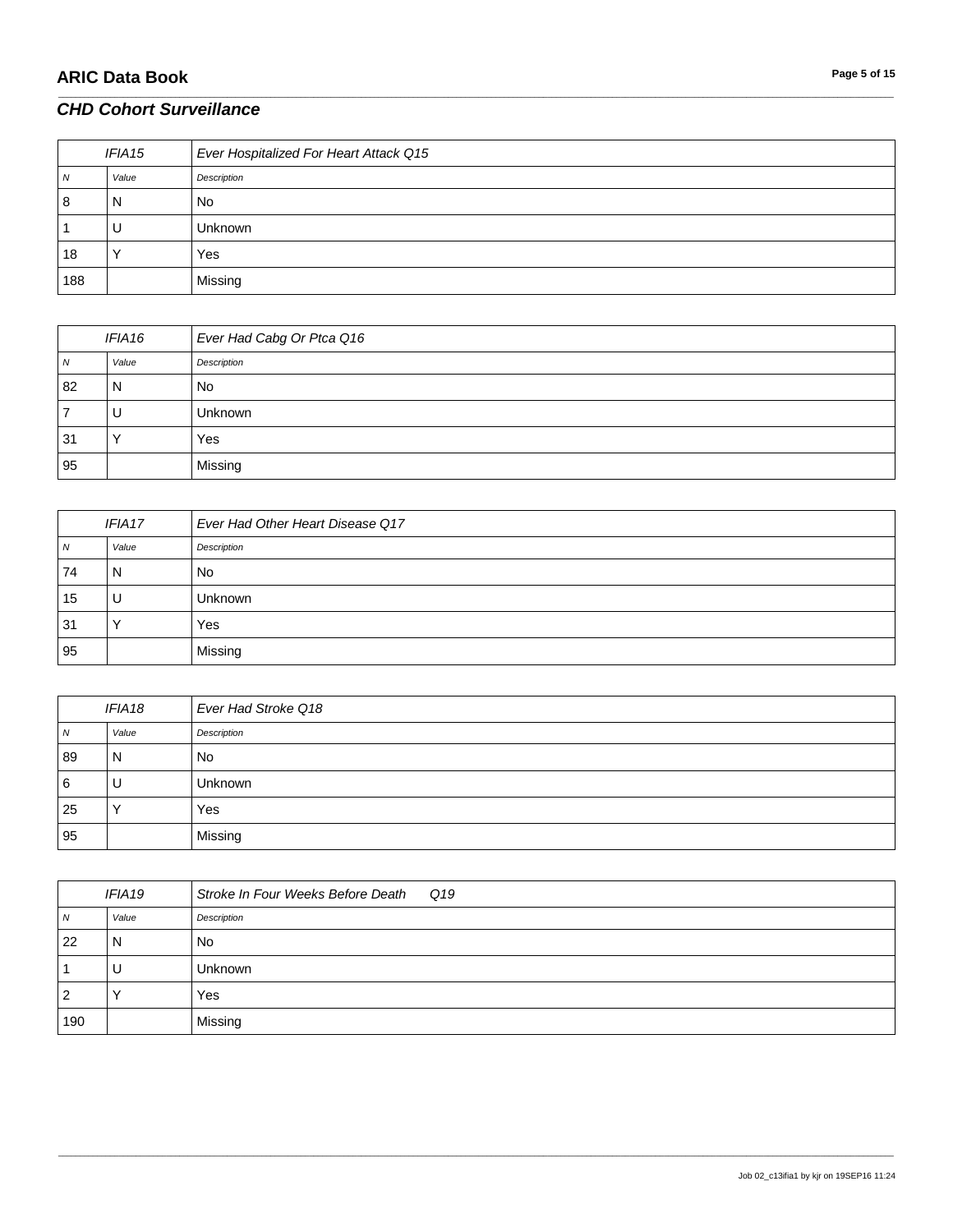# **ARIC Data Book Page 6 of 15**

#### *CHD Cohort Surveillance*

| IFIA19A |       | Stroke In Four Weeks Before Death Q19a |
|---------|-------|----------------------------------------|
| N       | Value | Description                            |
| 22      | N     | <b>No</b>                              |
|         | U     | <b>Unknown</b>                         |
| 2       |       | Yes                                    |
| 190     |       | Missing                                |

\_\_\_\_\_\_\_\_\_\_\_\_\_\_\_\_\_\_\_\_\_\_\_\_\_\_\_\_\_\_\_\_\_\_\_\_\_\_\_\_\_\_\_\_\_\_\_\_\_\_\_\_\_\_\_\_\_\_\_\_\_\_\_\_\_\_\_\_\_\_\_\_\_\_\_\_\_\_\_\_\_\_\_\_\_\_\_\_\_\_\_\_\_\_\_\_\_\_\_\_\_\_\_\_\_\_\_\_\_\_\_\_\_\_\_\_\_\_\_\_\_\_\_\_\_\_\_\_\_\_\_\_\_\_\_\_\_\_\_\_\_\_\_\_\_\_\_\_\_\_\_\_\_\_\_\_\_\_\_\_\_\_\_\_\_\_\_\_\_\_\_\_\_\_\_\_\_\_\_\_\_\_\_\_\_\_\_\_\_\_\_\_\_

| IFIA19B |           | Have A History Of Cigarette Smoking Q19b |
|---------|-----------|------------------------------------------|
| N       | Value     | Description                              |
| 59      | N         | No                                       |
|         | υ         | <b>Unknown</b>                           |
| 60      | $\lambda$ | Yes                                      |
| 95      |           | Missing                                  |

| IFIA19C |       | Have A History Of Diabetes? Q19c |
|---------|-------|----------------------------------|
| 7V      | Value | Description                      |
| 56      | N     | No                               |
| J       | U     | Unknown                          |
| 61      |       | Yes                              |
| 95      |       | Missing                          |

| <i><b>IFIA20</b></i> |       | Dummy Field Q20 |
|----------------------|-------|-----------------|
| $\overline{N}$       | Value | Description     |
| <u>  2</u>           | N     | <b>No</b>       |
|                      | U     | <b>Unknown</b>  |
| 117                  |       | Yes             |
| 95                   |       | Missing         |

| IFIA <sub>21</sub> |       | Informant Witnessed Death Q21 |
|--------------------|-------|-------------------------------|
| $\overline{N}$     | Value | Description                   |
| 81                 | N     | No                            |
| 39                 |       | Yes                           |
| 95                 |       | Missing                       |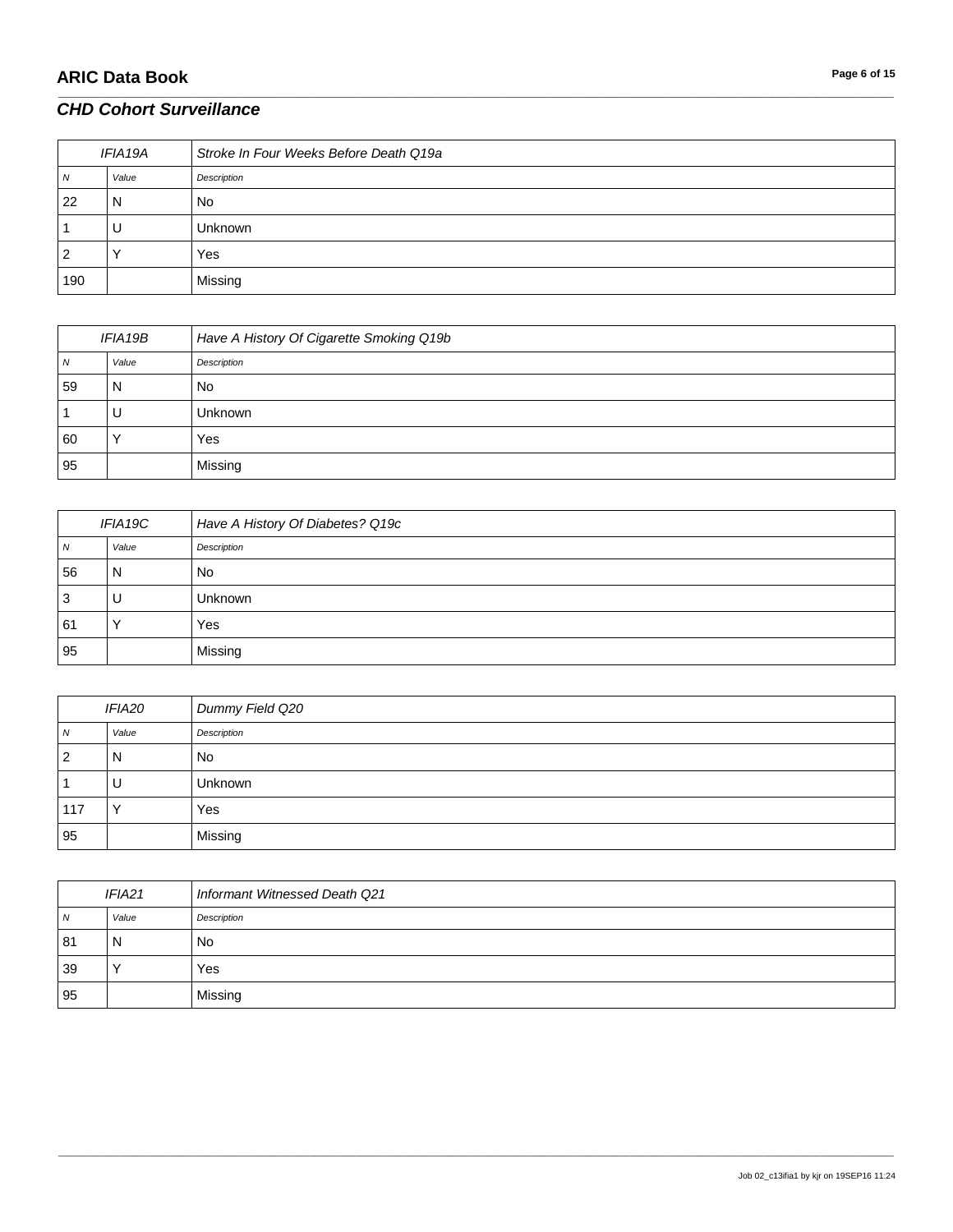### *CHD Cohort Surveillance*

| IFIA22 |       | Anyone Witnessed Death Q22 |
|--------|-------|----------------------------|
| N      | Value | Description                |
| 34     | N     | <b>No</b>                  |
|        | U     | Unknown                    |
| 38     |       | Yes                        |
| 136    |       | Missing                    |

\_\_\_\_\_\_\_\_\_\_\_\_\_\_\_\_\_\_\_\_\_\_\_\_\_\_\_\_\_\_\_\_\_\_\_\_\_\_\_\_\_\_\_\_\_\_\_\_\_\_\_\_\_\_\_\_\_\_\_\_\_\_\_\_\_\_\_\_\_\_\_\_\_\_\_\_\_\_\_\_\_\_\_\_\_\_\_\_\_\_\_\_\_\_\_\_\_\_\_\_\_\_\_\_\_\_\_\_\_\_\_\_\_\_\_\_\_\_\_\_\_\_\_\_\_\_\_\_\_\_\_\_\_\_\_\_\_\_\_\_\_\_\_\_\_\_\_\_\_\_\_\_\_\_\_\_\_\_\_\_\_\_\_\_\_\_\_\_\_\_\_\_\_\_\_\_\_\_\_\_\_\_\_\_\_\_\_\_\_\_\_\_\_

| <b>IFIA23</b> |       | Anyone Nearby At Death Q23 |
|---------------|-------|----------------------------|
| <sub>N</sub>  | Value | Description                |
| 22            | N     | <b>No</b>                  |
| 8             | U     | <b>Unknown</b>             |
| 10            |       | Yes                        |
| 175           |       | Missing                    |

| <b>IFIA24</b> |       | Intervl Fr Known Alive To Found Dead Q24 |
|---------------|-------|------------------------------------------|
| N             | Value | Description                              |
| 2             | A     | 5 minutes or less                        |
| 4             | B     | 1 hour or less                           |
| 13            | C     | 24 hour or less                          |
| 3             | D     | more than 24 hours                       |
|               | U     | Unknown                                  |
| 186           |       | Missing                                  |

|                | IFIA25 | Location Of Death Q25             |
|----------------|--------|-----------------------------------|
| ${\cal N}$     | Value  | Description                       |
| 66             | A      | Home (or other private residence) |
| 2              | в      | Work                              |
| $\overline{2}$ | F      | In an automobile                  |
| 11             | G      | In a nursing home                 |
| 16             | H      | In an emergency room              |
| $\overline{2}$ |        | In an ambulance                   |
| 5              | J      | In the hospital                   |
| 13             | O      | Other                             |
| $\overline{2}$ | U      | Unknown                           |
| 96             |        | Missing                           |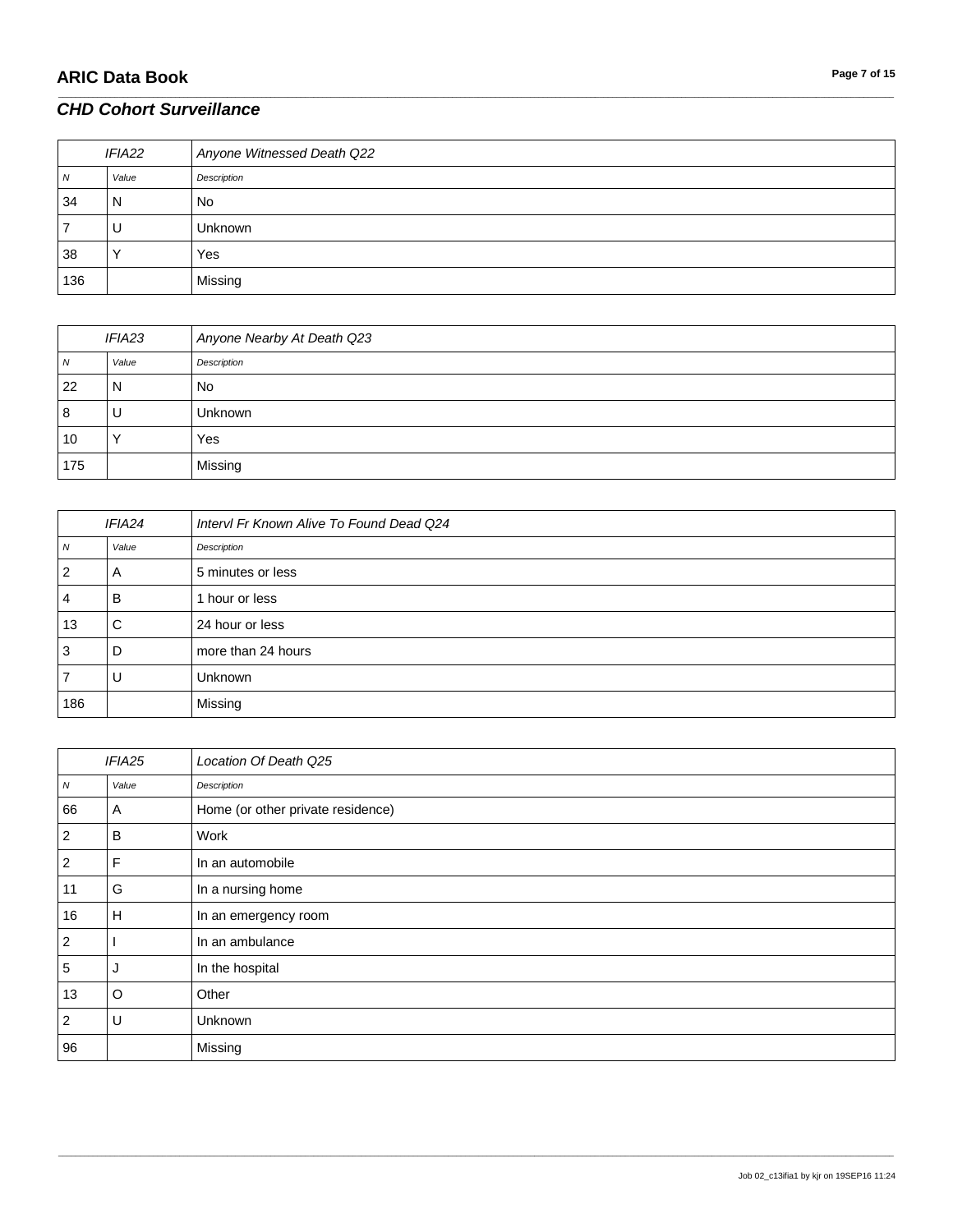# **ARIC Data Book Page 8 of 15**

#### *CHD Cohort Surveillance*

| IFIA26 |       | Pain In Chest, Arm,jaw Within 3 Days Q26 |
|--------|-------|------------------------------------------|
| N      | Value | Description                              |
| 66     | N     | <b>No</b>                                |
| 41     | U     | <b>Unknown</b>                           |
| 12     |       | Yes                                      |
| 96     |       | Missing                                  |

\_\_\_\_\_\_\_\_\_\_\_\_\_\_\_\_\_\_\_\_\_\_\_\_\_\_\_\_\_\_\_\_\_\_\_\_\_\_\_\_\_\_\_\_\_\_\_\_\_\_\_\_\_\_\_\_\_\_\_\_\_\_\_\_\_\_\_\_\_\_\_\_\_\_\_\_\_\_\_\_\_\_\_\_\_\_\_\_\_\_\_\_\_\_\_\_\_\_\_\_\_\_\_\_\_\_\_\_\_\_\_\_\_\_\_\_\_\_\_\_\_\_\_\_\_\_\_\_\_\_\_\_\_\_\_\_\_\_\_\_\_\_\_\_\_\_\_\_\_\_\_\_\_\_\_\_\_\_\_\_\_\_\_\_\_\_\_\_\_\_\_\_\_\_\_\_\_\_\_\_\_\_\_\_\_\_\_\_\_\_\_\_\_

| <b>IFIA27</b> |       | Last Episode Of Pain Involved Chest Q27 |
|---------------|-------|-----------------------------------------|
| N             | Value | Description                             |
| 2             | N     | No                                      |
| 9             |       | Yes                                     |
| 204           |       | Missing                                 |

| <b>IFIA28</b> |       | Took Nitroglycerin For Last Pain Q28 |
|---------------|-------|--------------------------------------|
| N             | Value | Description                          |
|               | N     | No                                   |
| 4             | U     | Yes                                  |
| 204           |       | Missing                              |

| IFIA29         |       | Intervl Fr Last Pain Episod To Death Q29 |
|----------------|-------|------------------------------------------|
| $\overline{N}$ | Value | Description                              |
|                | A     | 5 minutes or less                        |
|                | B     | 10 minutes or less                       |
| 3              | C     | hour or less                             |
| $\overline{2}$ | D     | 24 hour or less                          |
|                | E     | more than 24 hours                       |
| $\overline{2}$ | U     | Unknown                                  |
| 205            |       | Missing                                  |

| IFIA30A |       | Shortness Of Breath Within 3 Days Q30a |
|---------|-------|----------------------------------------|
| N       | Value | Description                            |
| 84      | N     | <b>No</b>                              |
| 24      | U     | <b>Unknown</b>                         |
| 10      |       | Yes                                    |
| 97      |       | Missing                                |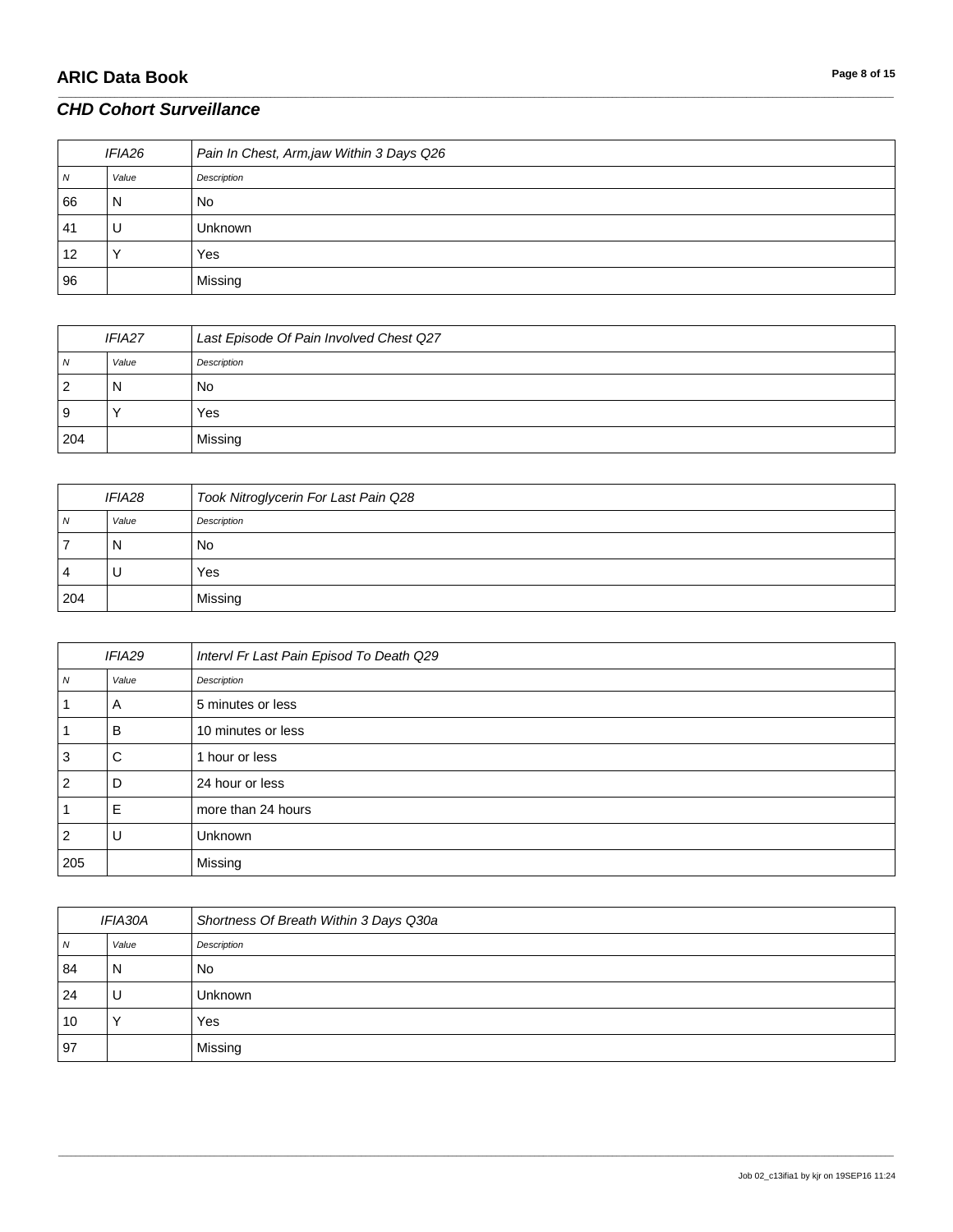### *CHD Cohort Surveillance*

| <i>IFIA30B</i> |       | Dizziness Within 3 Days Q30b |
|----------------|-------|------------------------------|
| N              | Value | Description                  |
| 78             | N     | <b>No</b>                    |
| 32             | U     | <b>Unknown</b>               |
| 8              |       | Yes                          |
| 97             |       | Missing                      |

\_\_\_\_\_\_\_\_\_\_\_\_\_\_\_\_\_\_\_\_\_\_\_\_\_\_\_\_\_\_\_\_\_\_\_\_\_\_\_\_\_\_\_\_\_\_\_\_\_\_\_\_\_\_\_\_\_\_\_\_\_\_\_\_\_\_\_\_\_\_\_\_\_\_\_\_\_\_\_\_\_\_\_\_\_\_\_\_\_\_\_\_\_\_\_\_\_\_\_\_\_\_\_\_\_\_\_\_\_\_\_\_\_\_\_\_\_\_\_\_\_\_\_\_\_\_\_\_\_\_\_\_\_\_\_\_\_\_\_\_\_\_\_\_\_\_\_\_\_\_\_\_\_\_\_\_\_\_\_\_\_\_\_\_\_\_\_\_\_\_\_\_\_\_\_\_\_\_\_\_\_\_\_\_\_\_\_\_\_\_\_\_\_

| IFIA30C |       | Palpitations Within 3 Days Q30c |
|---------|-------|---------------------------------|
| N       | Value | Description                     |
| 75      | N     | <b>No</b>                       |
| 38      | U     | Unknown                         |
| 5       |       | Yes                             |
| 97      |       | Missing                         |

| <i>IFIA30D</i> |       | Fatigue Or Weakness Within 3 Days Q30d |
|----------------|-------|----------------------------------------|
| 7V             | Value | Description                            |
| 64             | N     | No                                     |
| 16             | U     | Unknown                                |
| 38             |       | Yes                                    |
| 97             |       | Missing                                |

| <b>IFIA30E</b> |       | Headache Within 3 Days Q30e |
|----------------|-------|-----------------------------|
| $\overline{N}$ | Value | Description                 |
| 79             | N     | <b>No</b>                   |
| 33             |       | <b>Unknown</b>              |
| 6              |       | Yes                         |
| 97             |       | Missing                     |

| <i><b>IFIA30F</b></i> |                      | Sweating Within 3 Days Q30f |
|-----------------------|----------------------|-----------------------------|
| N                     | Value                | Description                 |
| 79                    | N                    | <b>No</b>                   |
| 21                    | U                    | <b>Unknown</b>              |
| 18                    | $\ddot{\phantom{1}}$ | Yes                         |
| 97                    |                      | Missing                     |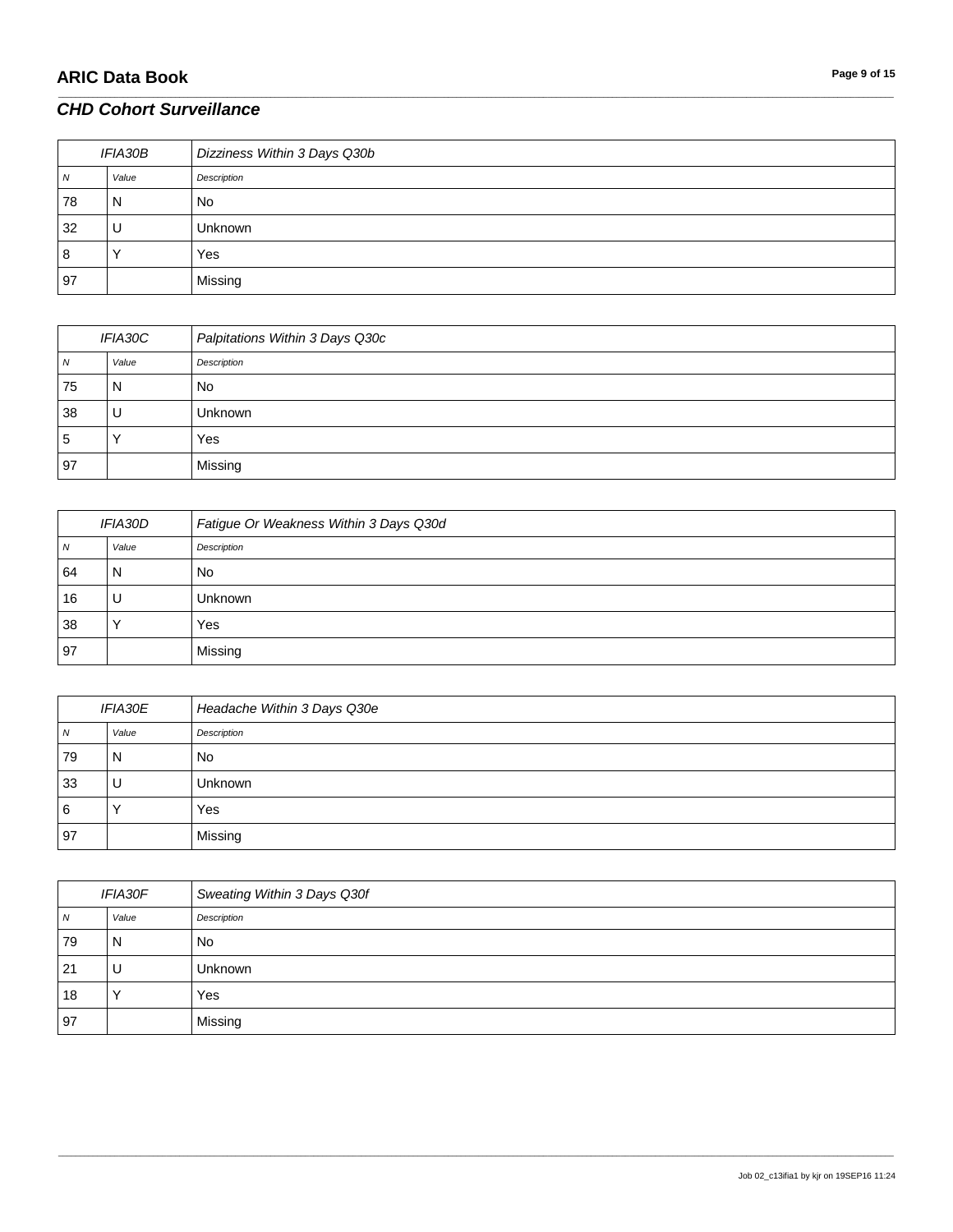# **ARIC Data Book Page 10 of 15**

### *CHD Cohort Surveillance*

| IFIA30G |       | Paralysis Within 3 Days Q30g |
|---------|-------|------------------------------|
| N       | Value | Description                  |
| 99      | N     | <b>No</b>                    |
| 15      | U     | <b>Unknown</b>               |
| 4       |       | Yes                          |
| 97      |       | Missing                      |

\_\_\_\_\_\_\_\_\_\_\_\_\_\_\_\_\_\_\_\_\_\_\_\_\_\_\_\_\_\_\_\_\_\_\_\_\_\_\_\_\_\_\_\_\_\_\_\_\_\_\_\_\_\_\_\_\_\_\_\_\_\_\_\_\_\_\_\_\_\_\_\_\_\_\_\_\_\_\_\_\_\_\_\_\_\_\_\_\_\_\_\_\_\_\_\_\_\_\_\_\_\_\_\_\_\_\_\_\_\_\_\_\_\_\_\_\_\_\_\_\_\_\_\_\_\_\_\_\_\_\_\_\_\_\_\_\_\_\_\_\_\_\_\_\_\_\_\_\_\_\_\_\_\_\_\_\_\_\_\_\_\_\_\_\_\_\_\_\_\_\_\_\_\_\_\_\_\_\_\_\_\_\_\_\_\_\_\_\_\_\_\_\_

| <i>IFIA30H</i> |       | Loss Of Speech Within 3 Days Q30h |
|----------------|-------|-----------------------------------|
| 7V             | Value | Description                       |
| 94             | N     | No                                |
| 11             | U     | Unknown                           |
| 13             |       | Yes                               |
| 97             |       | Missing                           |

| IFIA30I |       | Indigestion Within 3 Days Q30i |
|---------|-------|--------------------------------|
| N       | Value | Description                    |
| 84      | N     | No                             |
| 16      | U     | Unknown                        |
| 18      |       | Yes                            |
| 97      |       | Missing                        |

| <i><b>IFIA30J</b></i> |       | Other Symptom Within 3 Days Q30j |
|-----------------------|-------|----------------------------------|
| $\overline{N}$        | Value | Description                      |
| 90                    | N     | <b>No</b>                        |
| 13                    |       | <b>Unknown</b>                   |
| 15                    |       | Yes                              |
| 97                    |       | Missing                          |

| IFIA31 |       | M.D. Or Ambulance Or Ems Called Q31 |
|--------|-------|-------------------------------------|
| N      | Value | Description                         |
| 29     | N     | <b>No</b>                           |
| 5      | U     | <b>Unknown</b>                      |
| 84     |       | Yes                                 |
| 97     |       | Missing                             |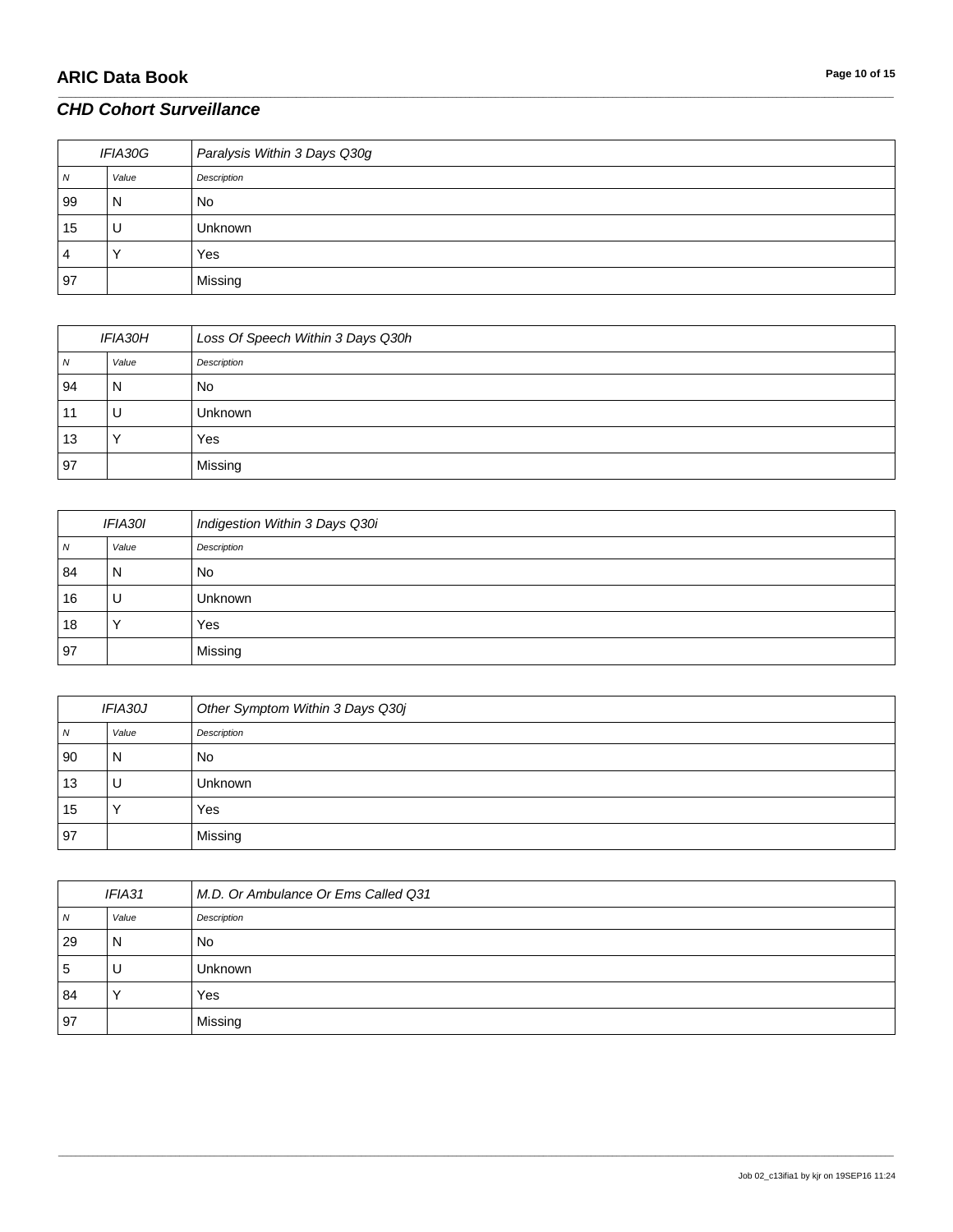# **ARIC Data Book Page 11 of 15**

### *CHD Cohort Surveillance*

| IFIA32         |       | M.D. Or Ems Called For Symptoms Q32 |
|----------------|-------|-------------------------------------|
| $\overline{N}$ | Value | Description                         |
| 51             | D     | Dead                                |
| 29             | S     | Symptoms                            |
| 135            |       | Missing                             |

\_\_\_\_\_\_\_\_\_\_\_\_\_\_\_\_\_\_\_\_\_\_\_\_\_\_\_\_\_\_\_\_\_\_\_\_\_\_\_\_\_\_\_\_\_\_\_\_\_\_\_\_\_\_\_\_\_\_\_\_\_\_\_\_\_\_\_\_\_\_\_\_\_\_\_\_\_\_\_\_\_\_\_\_\_\_\_\_\_\_\_\_\_\_\_\_\_\_\_\_\_\_\_\_\_\_\_\_\_\_\_\_\_\_\_\_\_\_\_\_\_\_\_\_\_\_\_\_\_\_\_\_\_\_\_\_\_\_\_\_\_\_\_\_\_\_\_\_\_\_\_\_\_\_\_\_\_\_\_\_\_\_\_\_\_\_\_\_\_\_\_\_\_\_\_\_\_\_\_\_\_\_\_\_\_\_\_\_\_\_\_\_\_

| IFIA33         |       | Intervl Fr Last Symptms To Ems Call Q33 |
|----------------|-------|-----------------------------------------|
| $\overline{N}$ | Value | Description                             |
| 14             | A     | 5 minutes or less                       |
| 4              | B     | 10 minutes or less                      |
| 4              | C     | 1 hour or less                          |
|                | D     | 6 hours or less                         |
|                | U     | Unknown                                 |
| 185            |       | Missing                                 |

| <b>IFIA34</b>  |       | Intervl Fr Med Care Call To Arrival Q34 |
|----------------|-------|-----------------------------------------|
| N <sub>N</sub> | Value | Description                             |
| 8              | A     | 5 minutes or less                       |
| 9              | в     | 10 minutes or less                      |
| 6              | C     | 1 hour or less                          |
|                | D     | 6 hours or less                         |
| 6              | U     | Unknown                                 |
| 185            |       | Missing                                 |

| <b>IFIA35</b> |              | Resuscitation Or Cpr Attempted Q35 |
|---------------|--------------|------------------------------------|
| <b>N</b>      | Value        | Description                        |
| 48            | N            | No                                 |
| 18            | U            | Unknown                            |
| 52            | $\checkmark$ | Yes                                |
| 97            |              | Missing                            |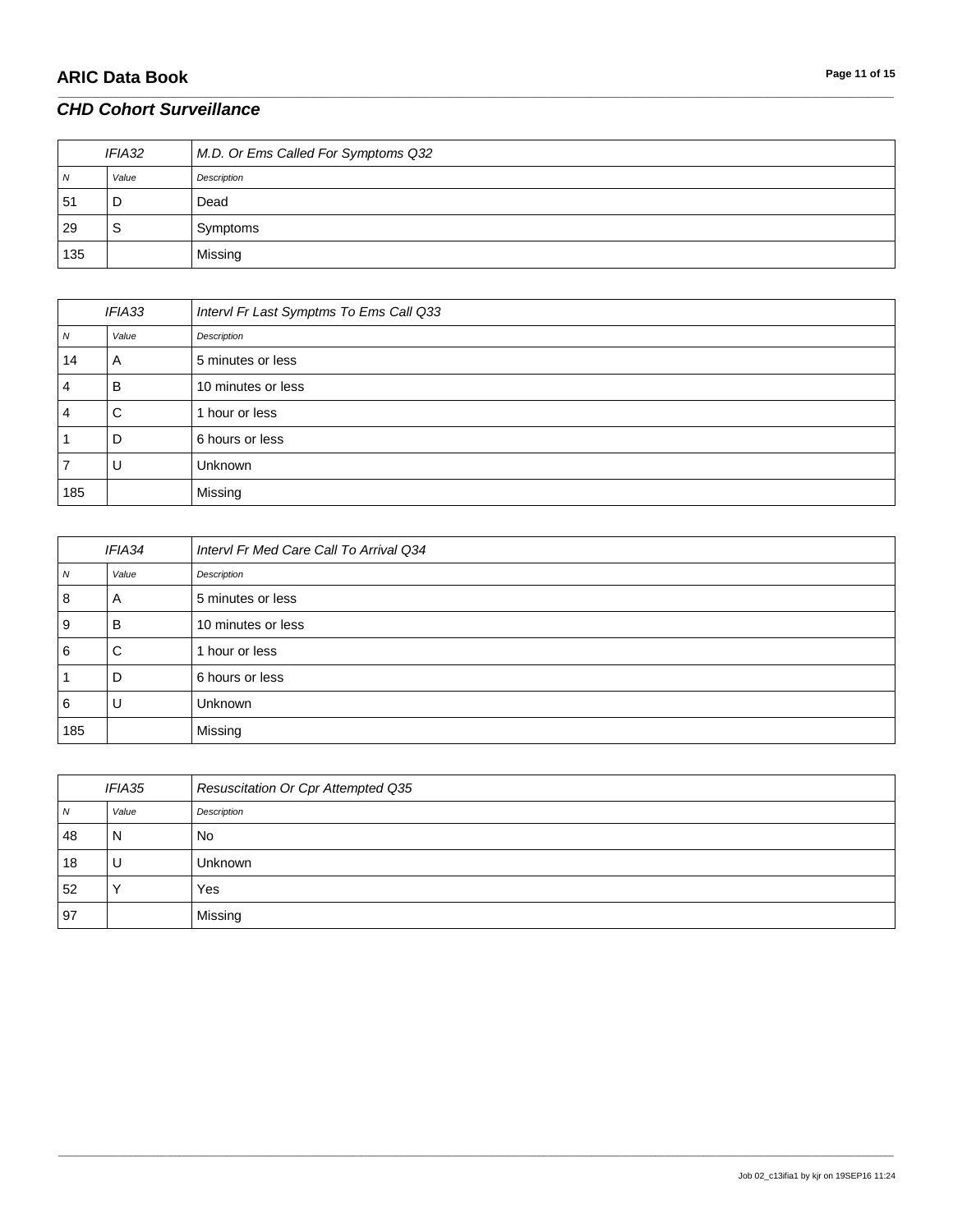# **ARIC Data Book Page 12 of 15**

### *CHD Cohort Surveillance*

| IFIA36 |       | Who Started Resuscitation Q36                                |
|--------|-------|--------------------------------------------------------------|
| ΙV     | Value | Description                                                  |
| 17     | A     | Bystander, non-health professional                           |
| ت      | В     | M. D.                                                        |
| 29     | С     | Ambulance attendant, paramedic, or other health professional |
| C      |       | <b>Unknown</b>                                               |
| 163    |       | Missing                                                      |

\_\_\_\_\_\_\_\_\_\_\_\_\_\_\_\_\_\_\_\_\_\_\_\_\_\_\_\_\_\_\_\_\_\_\_\_\_\_\_\_\_\_\_\_\_\_\_\_\_\_\_\_\_\_\_\_\_\_\_\_\_\_\_\_\_\_\_\_\_\_\_\_\_\_\_\_\_\_\_\_\_\_\_\_\_\_\_\_\_\_\_\_\_\_\_\_\_\_\_\_\_\_\_\_\_\_\_\_\_\_\_\_\_\_\_\_\_\_\_\_\_\_\_\_\_\_\_\_\_\_\_\_\_\_\_\_\_\_\_\_\_\_\_\_\_\_\_\_\_\_\_\_\_\_\_\_\_\_\_\_\_\_\_\_\_\_\_\_\_\_\_\_\_\_\_\_\_\_\_\_\_\_\_\_\_\_\_\_\_\_\_\_\_

| IFIA37 |         | <b>Where Resuscitation Started Q37</b> |
|--------|---------|----------------------------------------|
| N      | Value   | Description                            |
| 36     | A       | Home (or other private residence)      |
|        | C       | Public place                           |
| 3      | D       | Ambulance or other emergency vehicle   |
|        | E       | Emergency room                         |
| 2      | F       | Hospital                               |
| 8      | $\circ$ | Other                                  |
|        | U       | Unknown                                |
| 163    |         | Missing                                |

| <b>IFIA38</b> |       | Taken To Hospital Q38 |
|---------------|-------|-----------------------|
| N             | Value | Description           |
| 67            | N     | No.                   |
|               | U     | <b>Unknown</b>        |
| 47            |       | Yes                   |
| 100           |       | Missing               |

| <i><b>IFIA39</b></i> |       | Can U Give Name/Loc Of Hospital? Q39 |
|----------------------|-------|--------------------------------------|
| $\overline{N}$       | Value | Description                          |
| 50                   |       | Yes                                  |
| 165                  |       | Missing                              |

| <i><b>IFIA40</b></i> |       | Someone Else We Can Contact? Q40 |
|----------------------|-------|----------------------------------|
| N <sub>N</sub>       | Value | Description                      |
| 80                   | N     | No                               |
| 37                   |       | Yes                              |
| 98                   |       | Missing                          |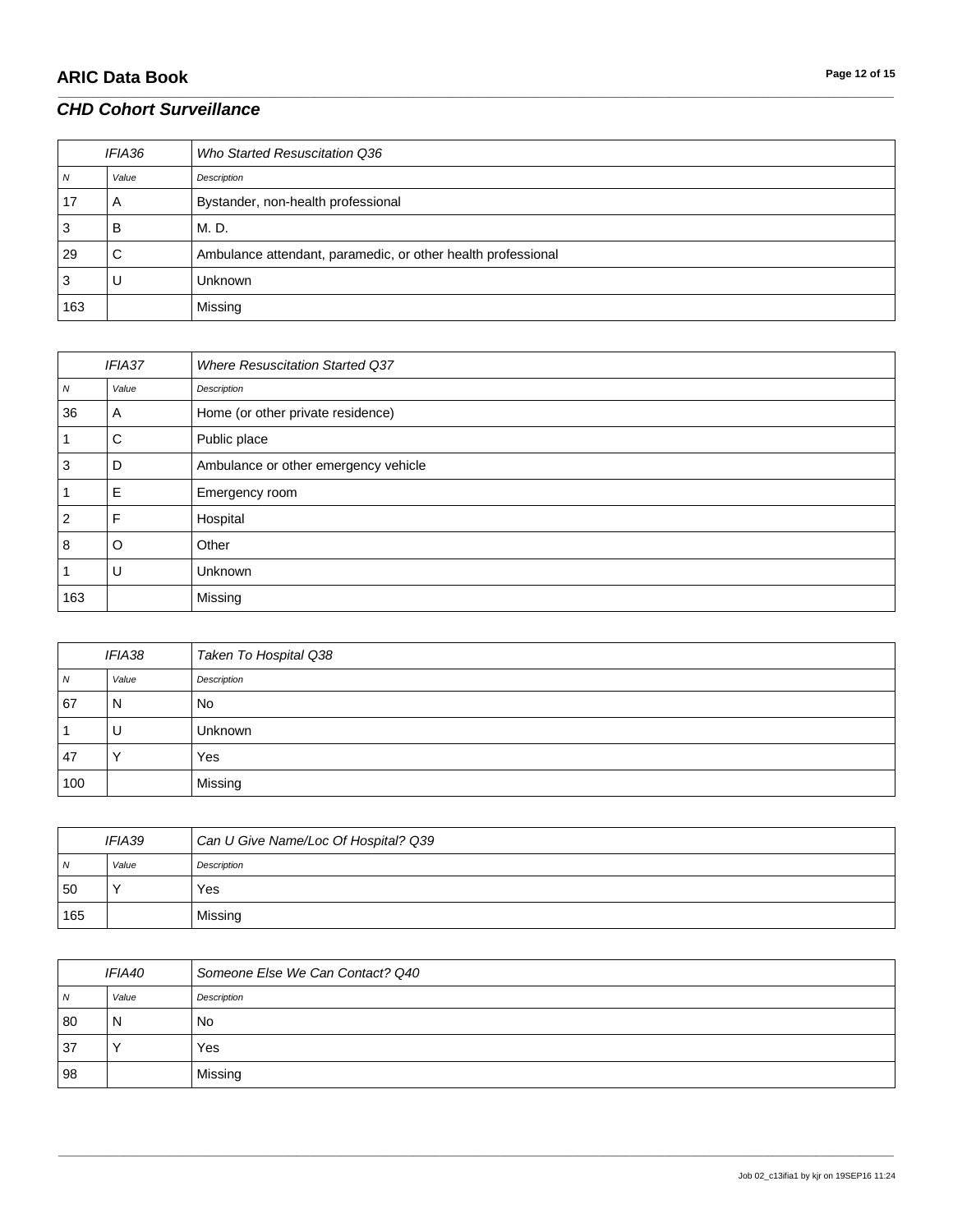# **ARIC Data Book Page 13 of 15**

#### *CHD Cohort Surveillance*

| IFIA41         |       | Can U Give Name/Addr Etc. Of Person Q41 |
|----------------|-------|-----------------------------------------|
| $\overline{N}$ | Value | Description                             |
|                | N     | No.                                     |
| 36             |       | Yes                                     |
| 178            |       | Missing                                 |

\_\_\_\_\_\_\_\_\_\_\_\_\_\_\_\_\_\_\_\_\_\_\_\_\_\_\_\_\_\_\_\_\_\_\_\_\_\_\_\_\_\_\_\_\_\_\_\_\_\_\_\_\_\_\_\_\_\_\_\_\_\_\_\_\_\_\_\_\_\_\_\_\_\_\_\_\_\_\_\_\_\_\_\_\_\_\_\_\_\_\_\_\_\_\_\_\_\_\_\_\_\_\_\_\_\_\_\_\_\_\_\_\_\_\_\_\_\_\_\_\_\_\_\_\_\_\_\_\_\_\_\_\_\_\_\_\_\_\_\_\_\_\_\_\_\_\_\_\_\_\_\_\_\_\_\_\_\_\_\_\_\_\_\_\_\_\_\_\_\_\_\_\_\_\_\_\_\_\_\_\_\_\_\_\_\_\_\_\_\_\_\_\_

| IFIA42 |       | What Is Relation To Deceased? Q42 |
|--------|-------|-----------------------------------|
| N      | Value | Description                       |
| 9      | C     | Daughter/son                      |
|        | F     | Friend                            |
| 20     | O     | Other                             |
|        | P     | Parent                            |
| 5      | R     | Other relative                    |
|        | S     | Spouse                            |
| 178    |       | Missing                           |

| IFIA43         |       | Informant Contradicted Self Q43 |
|----------------|-------|---------------------------------|
| $\overline{N}$ | Value | Description                     |
| 119            | N     | <b>No</b>                       |
|                |       | Yes                             |
| 95             |       | Missing                         |

| IFIA44         |       | Informant Reluctant To Answer Q44 |
|----------------|-------|-----------------------------------|
| $\overline{N}$ | Value | Description                       |
| 118            | N     | <b>No</b>                         |
| 2              |       | Yes                               |
| 95             |       | Missing                           |

| <b>IFIA45</b> |       | Reliability Of Interview Q45 |
|---------------|-------|------------------------------|
| N             | Value | Description                  |
| 43            | Е     | Fair                         |
| 64            | G     | Good                         |
| 13            | P     | Poor                         |
| 95            |       | Missing                      |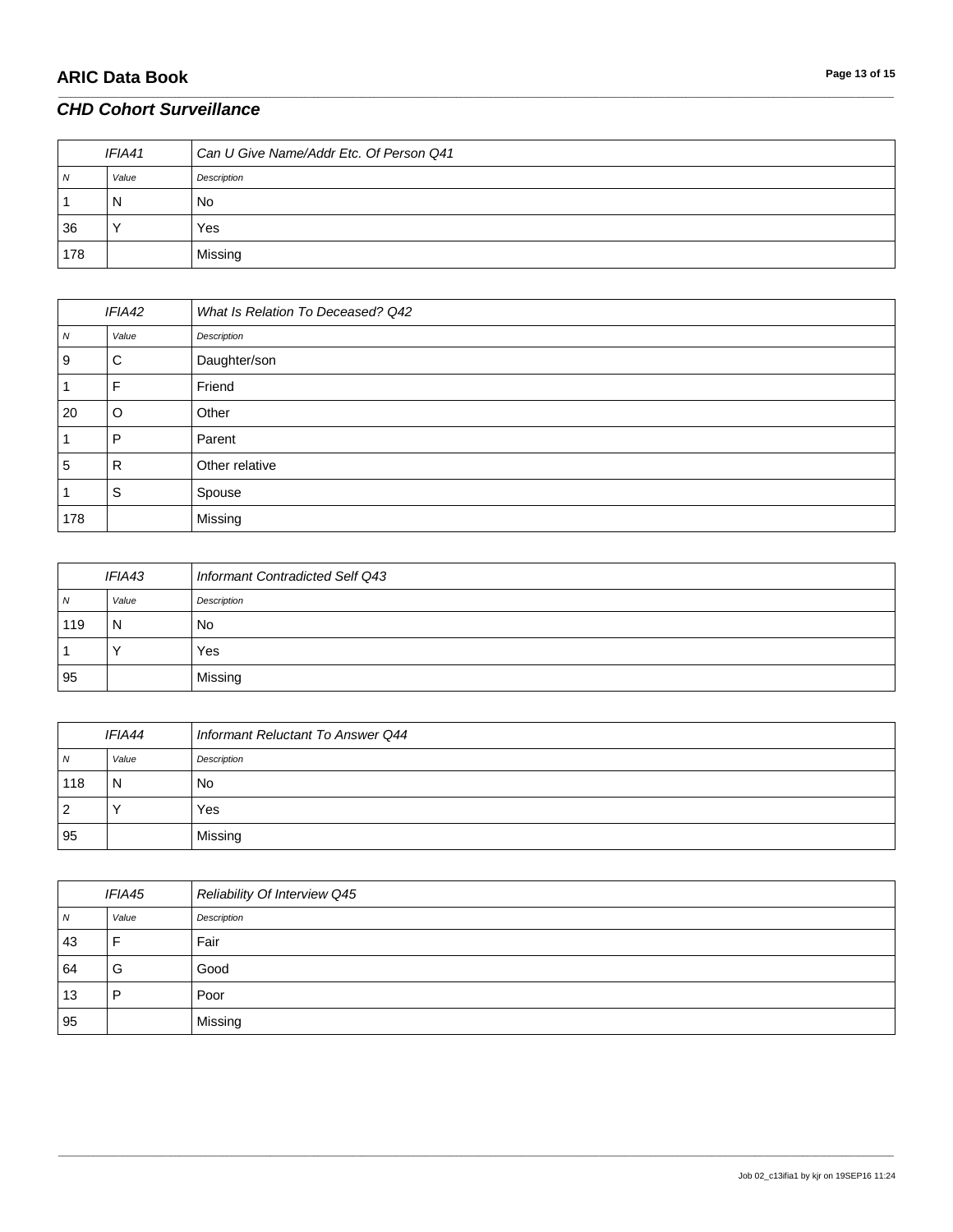# **ARIC Data Book Page 14 of 15**

### *CHD Cohort Surveillance*

| IFIA46 |       | Would U Like To Add Other Details? Q46 |
|--------|-------|----------------------------------------|
| N      | Value | Description                            |
| 107    | N     | No                                     |
| 13     |       | Yes                                    |
| 95     |       | Missing                                |

\_\_\_\_\_\_\_\_\_\_\_\_\_\_\_\_\_\_\_\_\_\_\_\_\_\_\_\_\_\_\_\_\_\_\_\_\_\_\_\_\_\_\_\_\_\_\_\_\_\_\_\_\_\_\_\_\_\_\_\_\_\_\_\_\_\_\_\_\_\_\_\_\_\_\_\_\_\_\_\_\_\_\_\_\_\_\_\_\_\_\_\_\_\_\_\_\_\_\_\_\_\_\_\_\_\_\_\_\_\_\_\_\_\_\_\_\_\_\_\_\_\_\_\_\_\_\_\_\_\_\_\_\_\_\_\_\_\_\_\_\_\_\_\_\_\_\_\_\_\_\_\_\_\_\_\_\_\_\_\_\_\_\_\_\_\_\_\_\_\_\_\_\_\_\_\_\_\_\_\_\_\_\_\_\_\_\_\_\_\_\_\_\_

| IFIA47 |       | Informat Agreed To Provide Consent Q47 |
|--------|-------|----------------------------------------|
| 7V     | Value | Description                            |
| 20     | A     | Not applicable                         |
| 44     | N     | No                                     |
| 56     |       | Yes                                    |
| 95     |       | Missing                                |

| <i><b>IFIA48</b></i> |       | Date Of Data Collection Q48 |
|----------------------|-------|-----------------------------|
| $\overline{N}$       | Value | Description                 |
| 213                  | Range | 02/05/2002 - 05/13/2015     |
| $\overline{2}$       |       | Missing                     |

| IFIA49 |       | Method Of Data Collection Q49 |
|--------|-------|-------------------------------|
| N      | Value | Description                   |
| 15     | С     | Computer                      |
| 199    | D     | Paper                         |
|        |       | Missing                       |

| <i><b>IFIA50</b></i> |         | Interviewer Code Number<br>Q50 |
|----------------------|---------|--------------------------------|
| $\overline{N}$       | Value   | Description                    |
| 214                  | Present | Text suppressed                |
|                      |         | Missing                        |

| IFIA51     |       | Ifi51. Second Ifi Form Needed |
|------------|-------|-------------------------------|
| $\sqrt{N}$ | Value | Description                   |
| 36         | A     |                               |
| 179        |       | Missing                       |